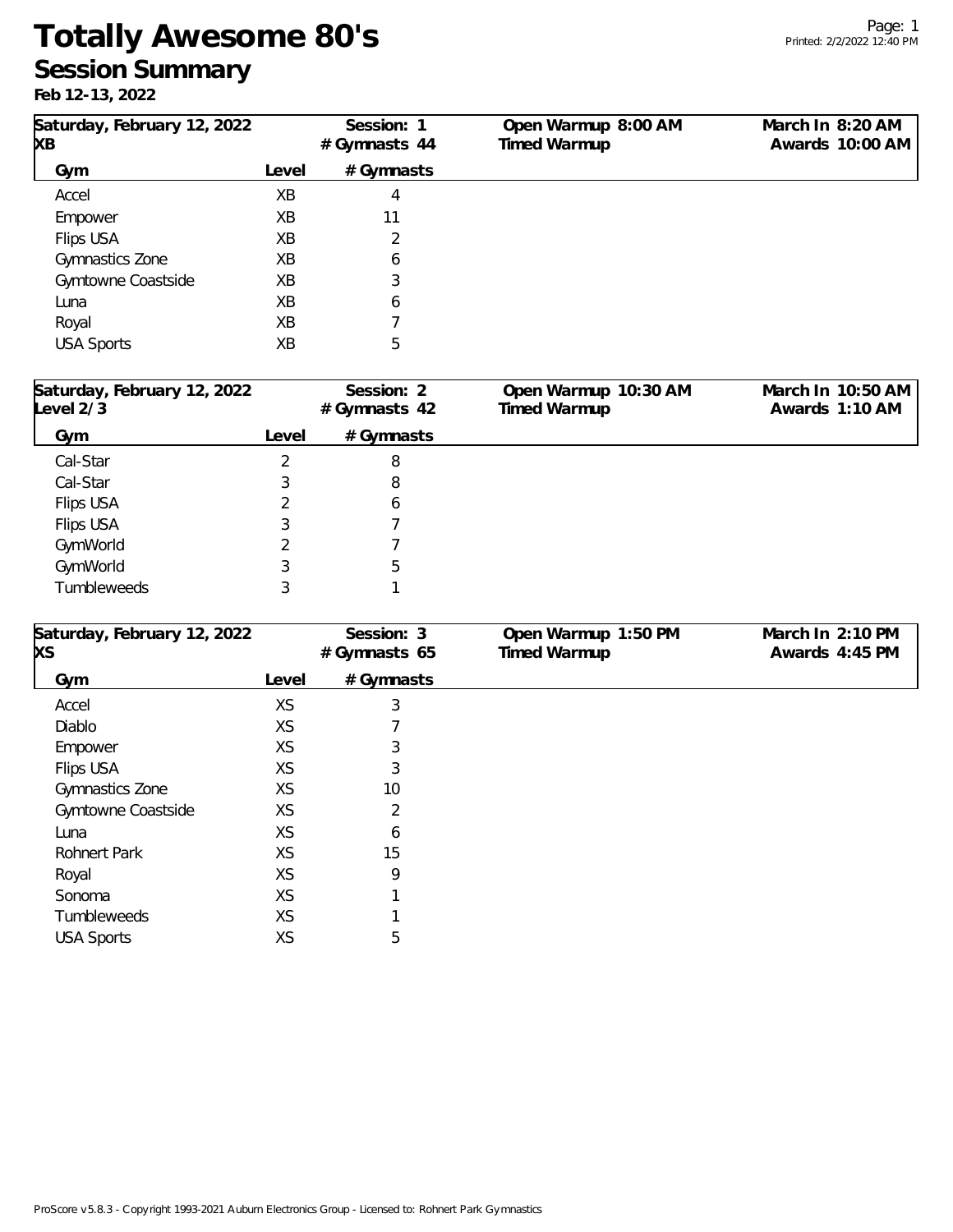## **Totally Awesome 80's Session Summary**

**Feb 12-13, 2022**

| Saturday, February 12, 2022<br>XP/XD Level 6 |       | Session: 4<br>#Gymnasts 46 | Open Warmup 5:40 PM<br>Timed Warmup | March In 6:00 PM<br>Awards 9:05 PM |
|----------------------------------------------|-------|----------------------------|-------------------------------------|------------------------------------|
| Gym                                          | Level | # Gymnasts                 |                                     |                                    |
| Accel                                        | XD    | 3                          |                                     |                                    |
| Accel                                        | XP    | 6                          |                                     |                                    |
| <b>Black Diamond</b>                         | XP    |                            |                                     |                                    |
| Cal-Star                                     | XD    |                            |                                     |                                    |
| Diablo                                       | XD    | 3                          |                                     |                                    |
| Diablo                                       | XP    | 6                          |                                     |                                    |
| Extreme                                      | 6     |                            |                                     |                                    |
| Fusion                                       | XP    |                            |                                     |                                    |
| Gymnastics Zone                              | XP    | 6                          |                                     |                                    |
| Gymtowne Coastside                           | XP    | 2                          |                                     |                                    |
| Luna                                         | XP    | $\overline{2}$             |                                     |                                    |
| Rohnert Park                                 | XD    | 5                          |                                     |                                    |
| Rohnert Park                                 | XP    | 5                          |                                     |                                    |
| Royal                                        | XP    | 3                          |                                     |                                    |
| Sonoma                                       | XP    |                            |                                     |                                    |

| Sunday, February 13, 2022<br>Level 4/5/6 |       | Session: 5<br># Gymnasts 44 | Open Warmup 8:00 AM<br>Timed Warmup | March In 8:20 AM<br>Awards 11:05 AM |
|------------------------------------------|-------|-----------------------------|-------------------------------------|-------------------------------------|
| Gym                                      | Level | # Gymnasts                  |                                     |                                     |
| Airborne                                 | b     | 11                          |                                     |                                     |
| Cal-Star                                 | 4     | 4                           |                                     |                                     |
| Extreme                                  | b     |                             |                                     |                                     |
| GymWorld                                 | 4     | 11                          |                                     |                                     |
| Redwood Coast                            | b     | 3                           |                                     |                                     |
| <b>Tumbleweeds</b>                       | 4     | 4                           |                                     |                                     |
| <b>Tumbleweeds</b>                       | 5     |                             |                                     |                                     |
| <b>Tumbleweeds</b>                       | b     | 3                           |                                     |                                     |

| Sunday, February 13, 2022<br>Level 7/8 |       | Session: 6<br># Gymnasts 25 | Open Warmup 11:45 AM<br>Timed Warmup | March In 12:05 PM<br>Awards 2:10 PM |
|----------------------------------------|-------|-----------------------------|--------------------------------------|-------------------------------------|
| Gym                                    | Level | # Gymnasts                  |                                      |                                     |
| Airborne                               |       | 4                           |                                      |                                     |
| <b>Black Diamond</b>                   | 8     |                             |                                      |                                     |
| Extreme                                |       | 9                           |                                      |                                     |
| Extreme                                | 8     |                             |                                      |                                     |
| Gymtowne Coastside                     |       | 3                           |                                      |                                     |
| Gymtowne Coastside                     | 8     |                             |                                      |                                     |
| Luna                                   |       |                             |                                      |                                     |
| <b>Tumbleweeds</b>                     |       |                             |                                      |                                     |